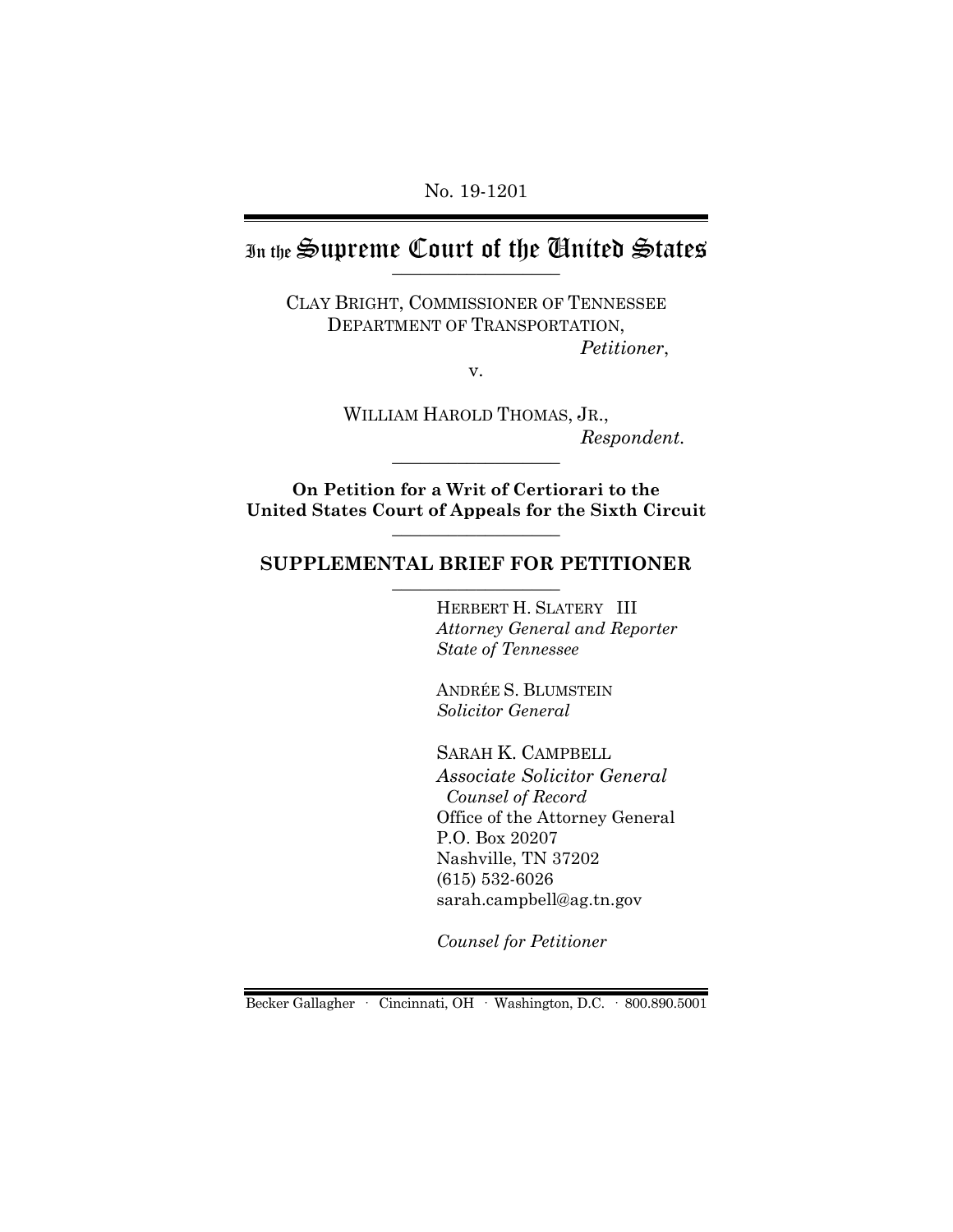# **TABLE OF CONTENTS**

| SUPPLEMENTAL BRIEF FOR PETITIONER  1                                                               |
|----------------------------------------------------------------------------------------------------|
| I. Repeal of the Billboard Act Would Not Render                                                    |
| II. If This Case Is Moot, the Court Should Vacate<br>the Decision Below Under <i>Munsingwear</i> 5 |
|                                                                                                    |

i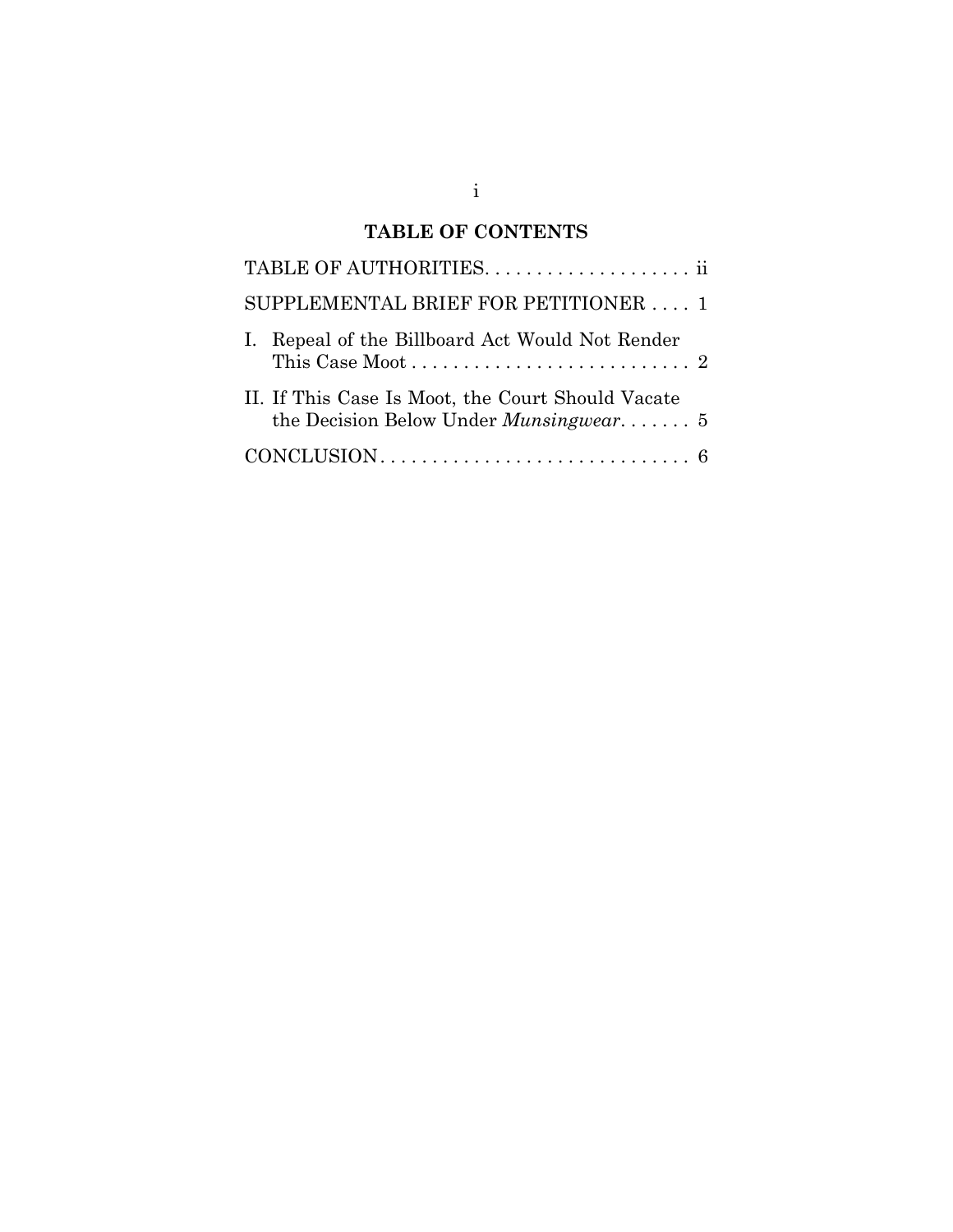# **TABLE OF AUTHORITIES**

# **CASES**

| Am. Library Ass'n v. Barr,                                                                                         |
|--------------------------------------------------------------------------------------------------------------------|
| Catawba Riverkeeper Found. v. N.C. Dep't of<br>Transp., 843 F.3d 583 (4th Cir. 2016)  6                            |
| City of Mesquite v. Aladdin's Castle, Inc.,                                                                        |
| Khodara Envtl., Inc. v. Beckman,                                                                                   |
| Maher v. Roe,<br>432 U.S. 464 (1977). $\dots \dots \dots \dots \dots \dots \dots \dots \dots$                      |
| Nat'l Black Police Ass'n v. Dist. of Columbia,                                                                     |
| Ne. Fla. Chapter of Associated Gen. Contractors<br>of Am. v. City of Jacksonville,                                 |
| U.S. Bancorp Mortg. Co. v. Bonner Mall P'ship,                                                                     |
| U.S. Dep't of Treasury v. Galioto,<br>477 U.S. 556 (1986). $\dots \dots \dots \dots \dots \dots \dots \dots \dots$ |
| United States v. Munsingwear, Inc.,                                                                                |
| <b>CONSTITUTION AND STATUTES</b>                                                                                   |
| $23 \text{ U.S.C.} \S 131 \ldots \ldots \ldots \ldots \ldots \ldots \ldots \ldots \ldots \ldots \quad 4$           |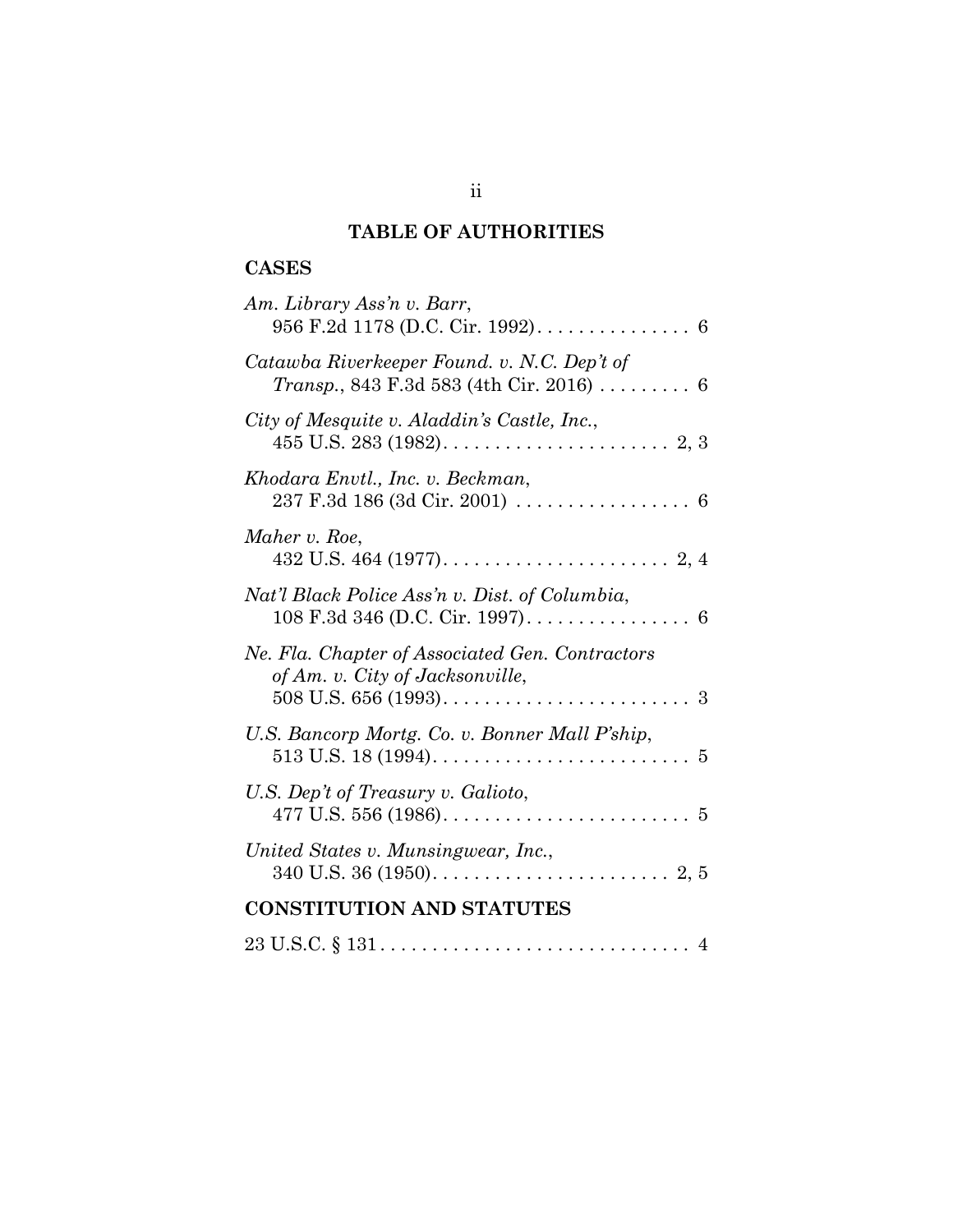| Tenn. Code Ann. § 54-21-101 et seq. 1                                                                                                                                                        |
|----------------------------------------------------------------------------------------------------------------------------------------------------------------------------------------------|
|                                                                                                                                                                                              |
| <b>RULE</b>                                                                                                                                                                                  |
|                                                                                                                                                                                              |
| <b>OTHER AUTHORITIES</b>                                                                                                                                                                     |
| 13B Charles Alan Wright et al., Federal Practice &                                                                                                                                           |
| Amendments 3, 4, and 5 to S.B. 2188, 111th Gen.                                                                                                                                              |
| H.B. 2255, 111th Gen. Assemb. (Tenn. 2020) 1                                                                                                                                                 |
| H.B. 2255 Bill History, Tennessee General Assembly,<br>http://wapp.capitol.tn.gov/apps/BillInfo/Default<br>.aspx?BillNumber= $HB2255&GA=1111$                                                |
| House Floor Session, 2020 Leg., 111th Sess. (Tenn.<br>Mar. 19, 2020) (statement of Rep. Howell),<br>http://tnga.granicus.com/MediaPlayer.php?vie<br>w_id=414&clip_id=22270&meta_id=4830803,4 |
| Senate Floor Session, 2020 Leg., 111th Sess. (Tenn.<br>June 4, 2020) (statement of Sen. Massey),<br>http://tnga.granicus.com/MediaPlayer.                                                    |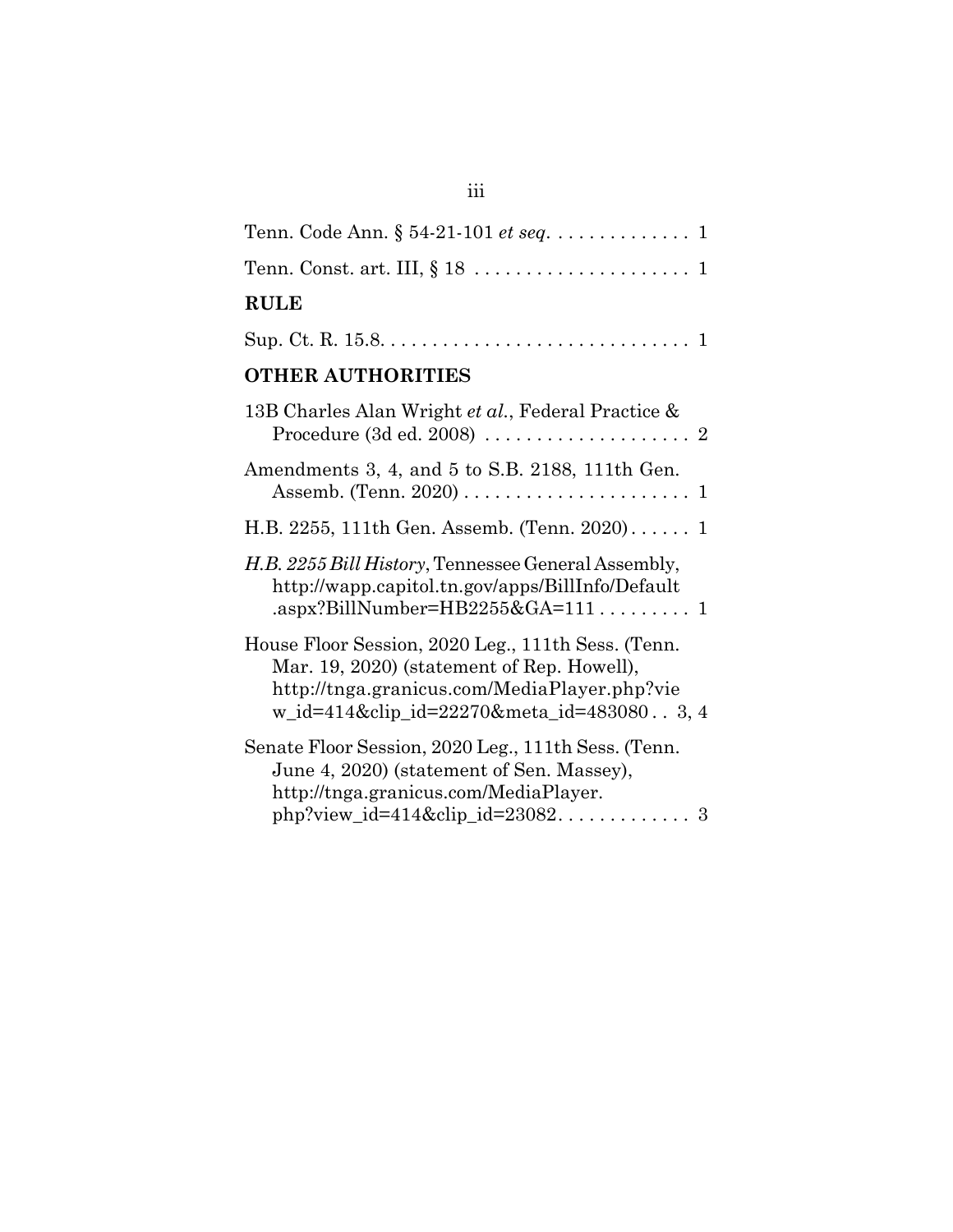#### **SUPPLEMENTAL BRIEF FOR PETITIONER**

Petitioner files this supplemental brief pursuant to this Court's Rule 15.8 to notify the Court of recent legislative action related to Tennessee's Billboard Regulation and Control Act, Tenn. Code Ann. § 54-21- 101 *et seq.*—the law the Court of Appeals held unconstitutional in the decision below. Both houses of the Tennessee General Assembly have now approved legislation that would repeal the Billboard Act, including its on-premises exception, and replace it with the Outdoor Advertising Control Act of 2020, which would exempt from regulation signs for which no compensation is being received that are located within 50 feet of the facility that owns or operates the sign or that have sign faces not exceeding 20 square feet. *See* H.B. 2255, 111th Gen. Assemb. (Tenn. 2020); Amendments 3, 4, and 5 to S.B. 2188, 111th Gen. Assemb. (Tenn. 2020).

For two reasons, the General Assembly's actions provide no reason for this Court to deny the petition. *First*, if the approved legislation becomes law,<sup>1</sup> it will not render this case moot because there remains a possibility that the General Assembly will reenact the challenged on-premises exception if this Court grants

<sup>&</sup>lt;sup>1</sup> The legislation the General Assembly approved has not yet been presented to the Governor. *See H.B. 2255 Bill History*, Tennessee General Assembly, http://wapp.capitol.tn.gov/apps/BillInfo/Default. aspx?BillNumber=HB2255&GA=111 (last updated June 18, 2020). Once presented, the bill will become law if the Governor signs it or takes no action within ten days of presentment. *See* Tenn. Const. art. III, § 18. The General Assembly may override any veto by a simple majority vote in both houses. *Id.*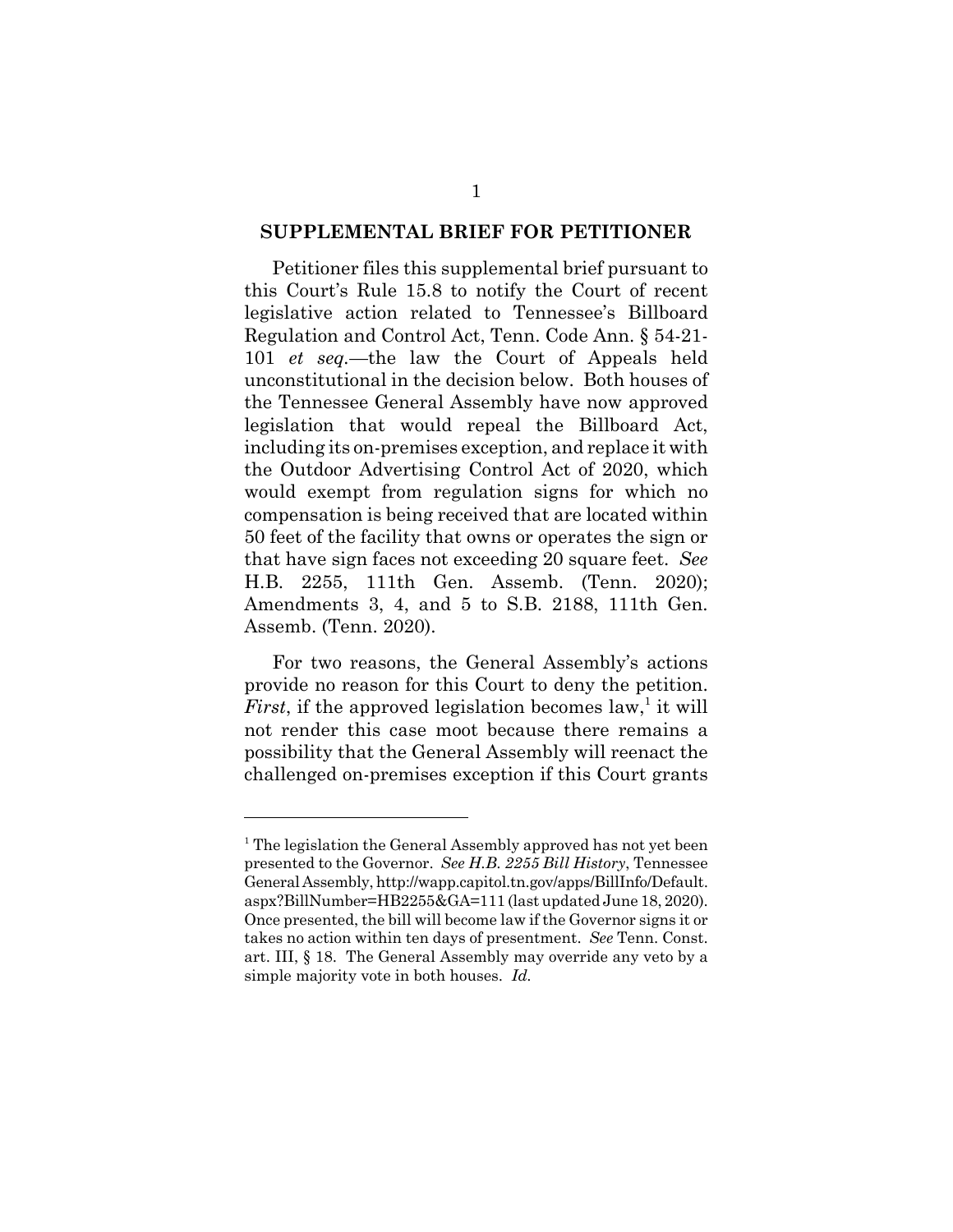review and reverses the decision below. *See Maher v. Roe*, 432 U.S. 464, 468 n.4 (1977). *Second*, if the case is moot, it would be appropriate for this Court to grant the petition and vacate the decision below under *United States v. Munsingwear, Inc.*, 340 U.S. 36, 39-40 (1950).

### **I. Repeal of the Billboard Act Would Not Render This Case Moot.**

It is well settled that the repeal or amendment of a challenged law does not moot the underlying challenge if there is a possibility of reenactment. *See* 13B Charles Alan Wright *et al.*, Federal Practice & Procedure § 3533.2.2 (3d ed. 2008) ("Even in the unusual case when a legislature complies with a court mandate to enact a new statute the possibility of later repeal or revision defeats mootness."). In *Maher v. Roe*, 432 U.S. 464, 466 (1977), for example, this Court considered a challenge to a Connecticut regulation restricting Medicaid benefits for first trimester abortions to those that were medically necessary. *Id.* at 466. After a federal district court held the regulation unconstitutional and enjoined Connecticut from enforcing it, Connecticut revised the regulation. *Id.* at 468 n.4. This Court held that the "subsequent revision of the regulation d[id] not render the case moot" because the revision "was made only for the purpose of interim compliance with the District Court's judgment and order," and the "appeal was taken and submitted on the theory that Connecticut desire[d] to reinstate the invalidated regulation." *Id.*

This Court reached similar conclusions in *City of Mesquite v. Aladdin's Castle, Inc.*, 455 U.S. 283, 289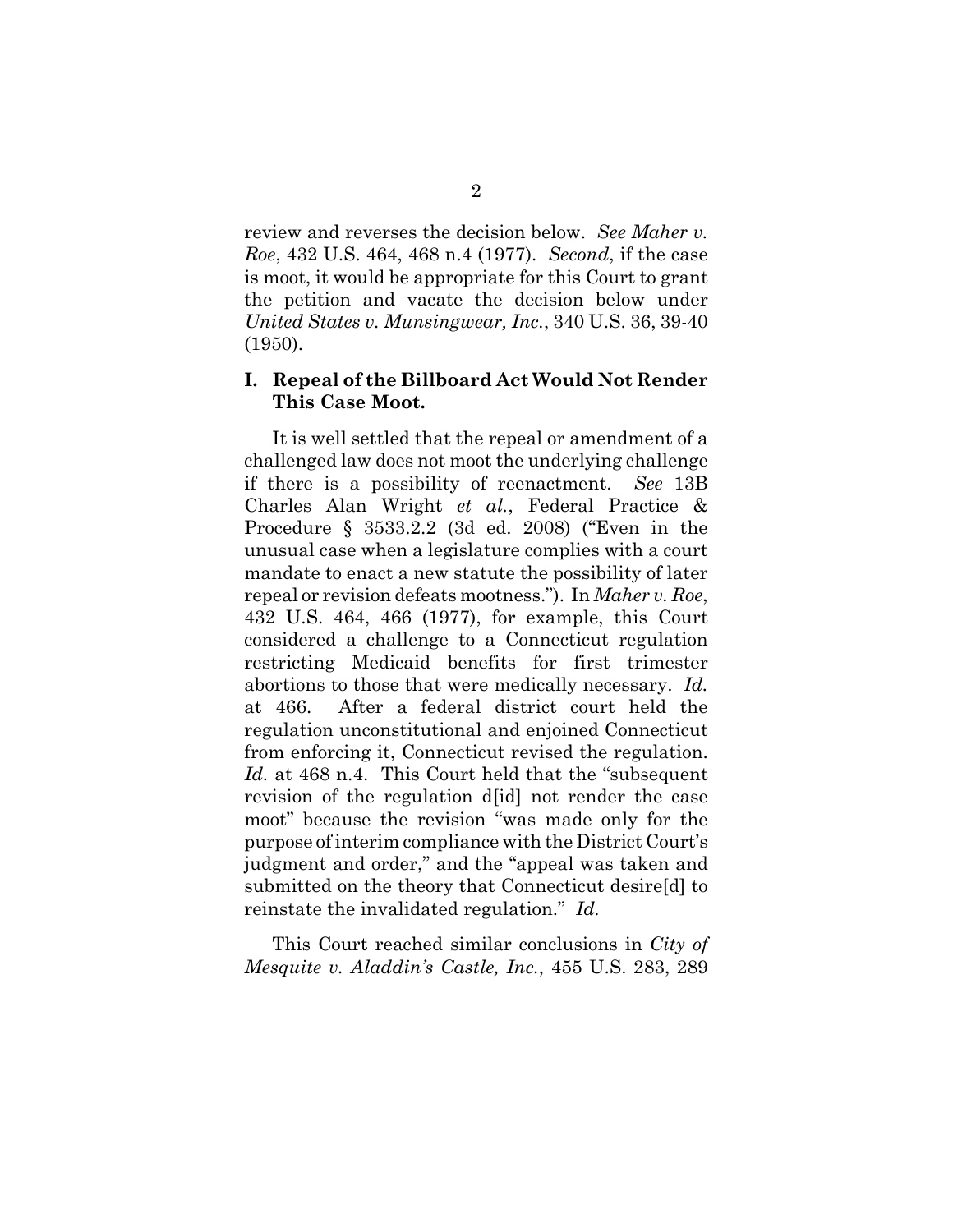(1982), and *Northeastern Florida Chapter of Associated General Contractors of America v. City of Jacksonville*, 508 U.S. 656, 662 (1993). In *City of Mesquite*, this Court "confronted the merits" of the vagueness issue in that case even though the petitioner had revised the challenged ordinance to remove the problematic language. 455 U.S. at 288-89. The vagueness issue was not moot because "the city's repeal of the objectionable language would not preclude it from reenacting precisely the same provision if the District Court's judgment were vacated." *Id.* at 289.

The same result followed in *Northeastern Florida*. *See* 508 U.S. at 662-63. Although the city had repealed the challenged ordinance and replaced it with a slightly different one, this Court held that "the case [wa]s not moot." *Id.* There was "no mere risk that [the city] w[ould] repeat its allegedly wrongful conduct; it ha[d] already done so" by reenacting a substantially similar ordinance. *Id.* at 662.

If the legislation that was recently passed by the General Assembly becomes law, it will not render this case moot. The legislative record makes clear that the General Assembly enacted the legislation to comply with the Court of Appeals' holding in the decision below that the Billboard Act violates the First Amendment. The sponsors of the legislation in both the House and the Senate explained that the amendments were "necessary" because of that ruling. *See* Senate Floor Session, 2020 Leg., 111th Sess., at 1:00:08-1:00:35 (Tenn. June 4, 2020) (statement of Sen. Massey), http://tnga.granicus.com/MediaPlayer.php?view\_id=414 &clip\_id=23082; House Floor Session, 2020 Leg., 111th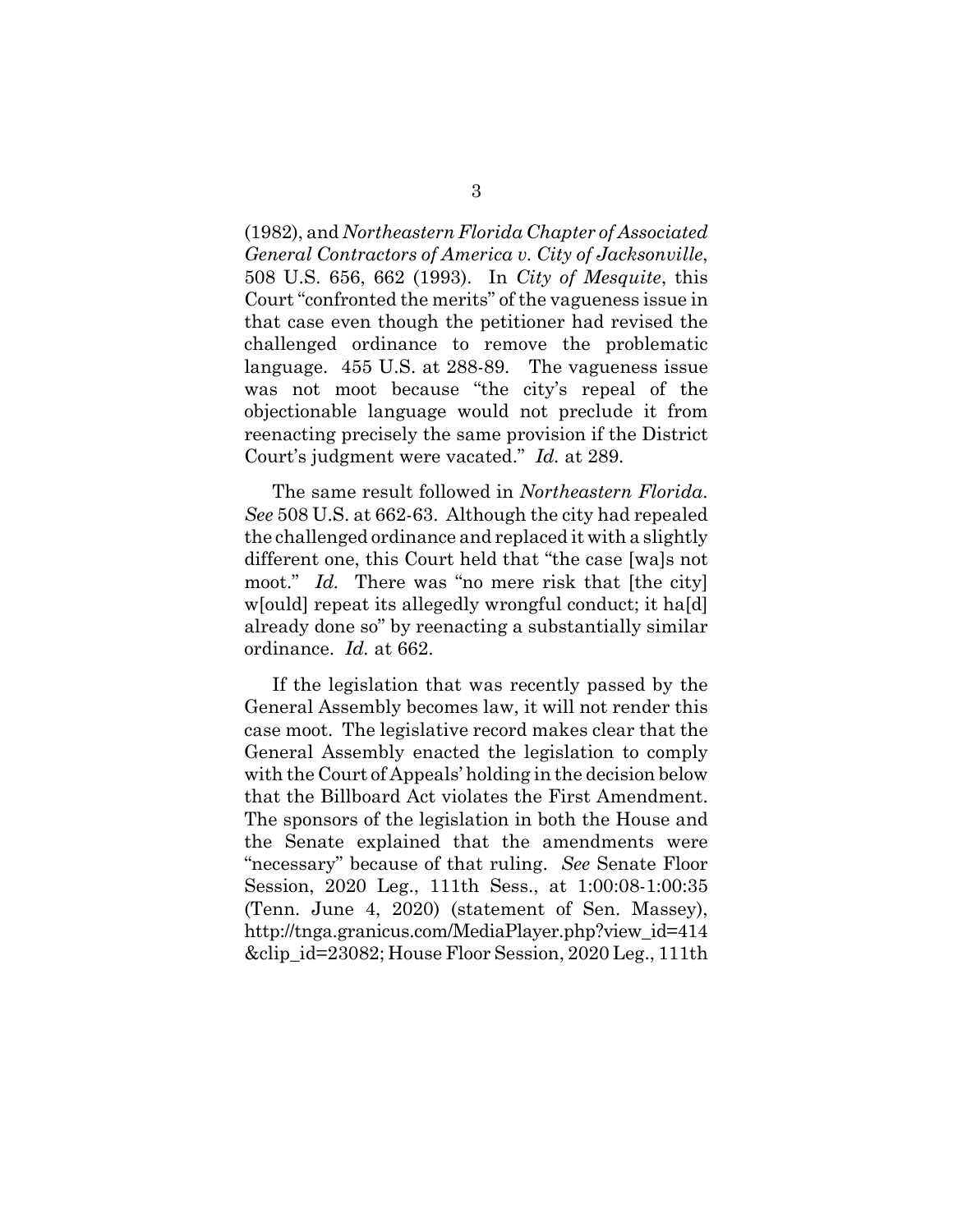Sess., at 1:10:35-1:11:21 (Tenn. Mar. 19, 2020) (statement of Rep. Howell), http://tnga.granicus.com/MediaPlayer.php ?view id=414&clip id=22270&meta id=483080. That fact alone suggests a possibility that the legislature would reinstate the challenged on-premises exception if this Court were to grant review and reverse the decision below on the merits.

Moreover, the House sponsor acknowledged that legislators were "struggling to thread the needle" between remedying the purported First Amendment violation found by the Sixth Circuit and complying with the "effective control" requirement of the federal Highway Beautification Act ("HBA"), 23 U.S.C. § 131. *See* House Floor Session, 2020 Leg., 111th Sess., at 1:14:37-1:14:53 (Tenn. Mar. 19, 2020) (statement of Rep. Howell), http://tnga.granicus.com/MediaPlayer. php?view\_id=414&clip\_id=22270&meta\_id=483080. The HBA conditions a significant percentage of States' federal highway funding on compliance with the "effective control" requirement. *See* Pet. 6. It stands to reason, then, that if this Court were to reverse the decision below, the General Assembly would have a strong incentive to reinstate the longstanding exception for on-premises signs that mirrors and unquestionably complies with the HBA.

Because the General Assembly repealed the Billboard Act's on-premises exception only "for the purpose of . . . compliance with the [Court of Appeals'] judgment" and may well reinstate the exception if this Court reverses that judgment, *Maher*, 432 U.S. at 468 n.4, the repeal, if signed into law, would not moot this case. This Court should thus grant review to resolve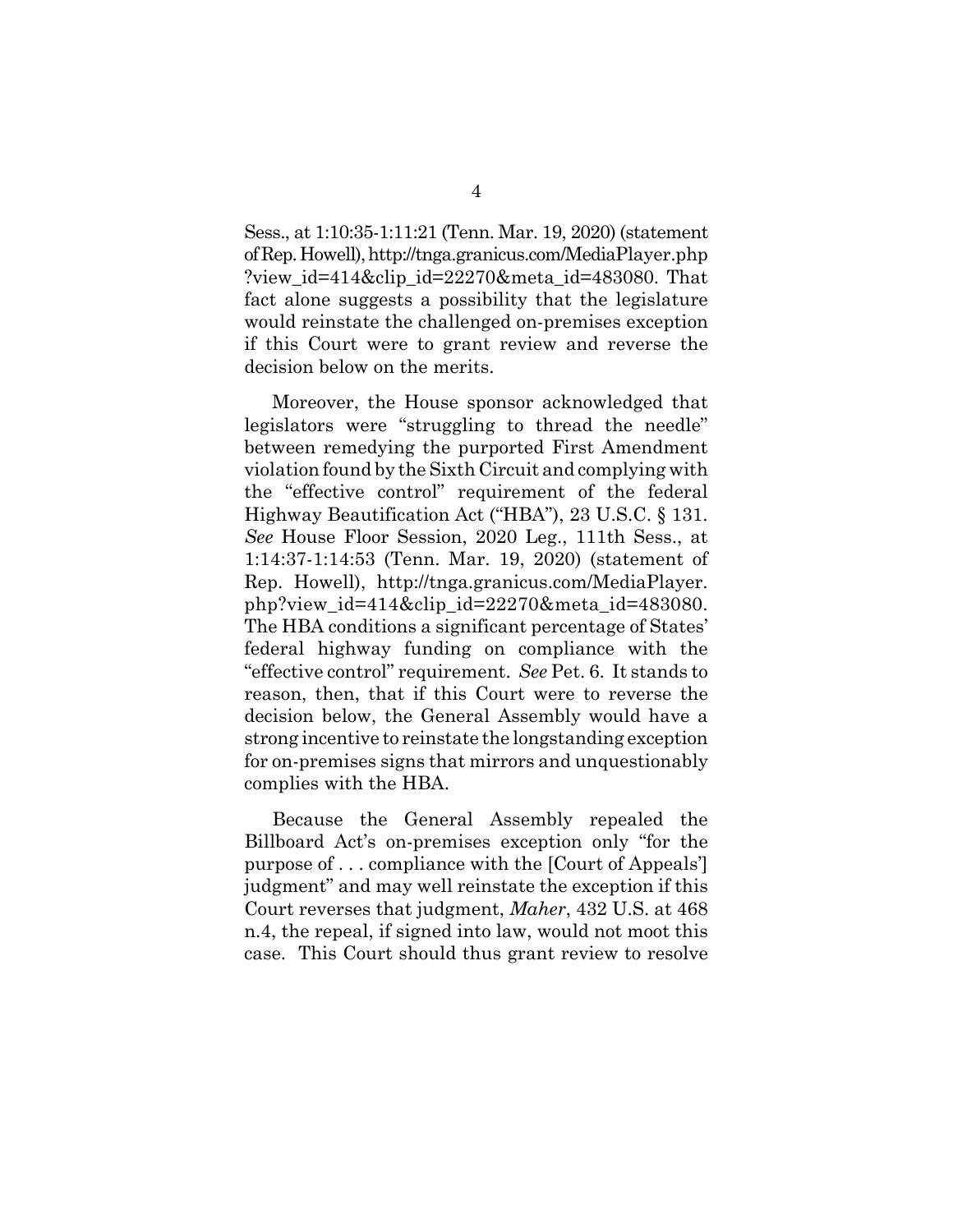the direct conflict among the lower courts regarding whether laws that distinguish between on-premises and off-premises signs violate the First Amendment as applied to noncommercial speech.

### **II. If This Case Is Moot, the Court Should Vacate the Decision Below Under** *Munsingwear***.**

If this Court concludes that the General Assembly's repeal of the Billboard Act renders this case moot, it would be appropriate for this Court to grant the petition and vacate the decision below. *See Munsingwear*, 340 U.S. at 39-40. The "established practice of the Court in dealing with a civil case from a court in the federal system which has become moot while on its way here . . . is to reverse or vacate the judgment below and remand with a direction to dismiss." *Id.* at 39. This Court has adhered to that practice when the reason for mootness is the legislature's amendment of the challenged law. *See U.S. Dep't of Treasury v. Galioto*, 477 U.S. 556, 559-60 (1986) (vacating decision under *Munsingwear* after concluding that Congress's amendment of challenged law rendered federal agency's appeal moot).

Vacatur would be warranted here because the General Assembly's decision to amend the Billboard Act "cannot fairly be attributed to" the parties in this litigation. *U.S. Bancorp Mortg. Co. v. Bonner Mall P'ship*, 513 U.S. 18, 25 n.3 (1994). Petitioner is the Commissioner of the Tennessee Department of Transportation—an executive-branch official. When mootness is caused by the legislature's amendment of a statute, the "executive branch is in a position akin to a party who finds its case mooted on appeal by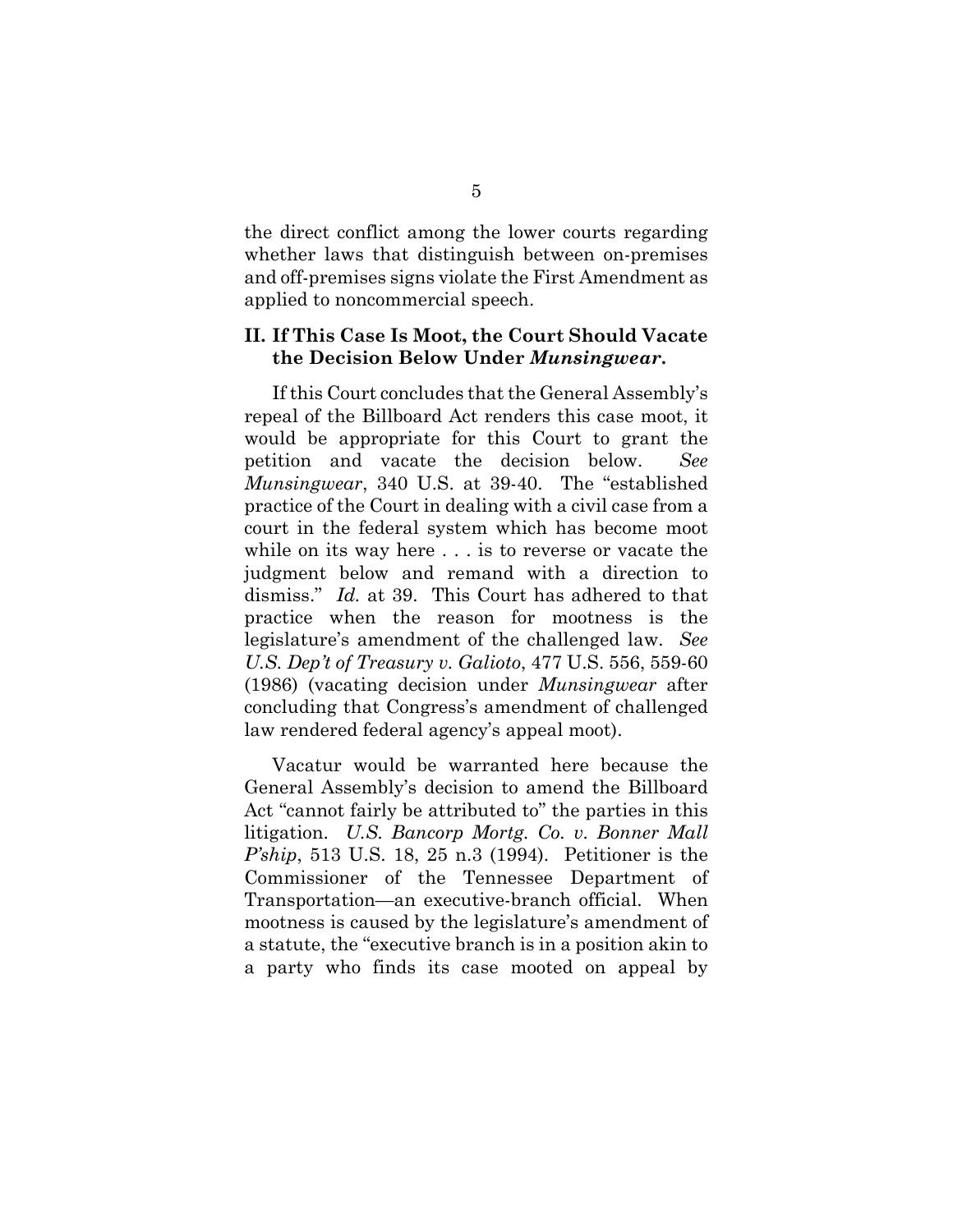'happenstance,' rather than events within its control." *Nat'l Black Police Ass'n v. Dist. of Columbia*, 108 F.3d 346, 353 (D.C. Cir. 1997); *see also Catawba Riverkeeper Found. v. N.C. Dep't of Transp.*, 843 F.3d 583, 590 (4th Cir. 2016) (vacating decision following legislative amendment and cautioning "against conflating the actions of a state executive entity with those of a state legislature"). When, as here, there is "no evidence to indicate" that the legislature's actions "represent[] 'manipulation of the legislative process' rather than 'responsible lawmaking,'" vacatur is appropriate. *Khodara Envtl., Inc. v. Beckman*, 237 F.3d 186, 195 (3d Cir. 2001) (Alito, J.) (quoting *Am. Library Ass'n v. Barr*, 956 F.2d 1178, 1185 (D.C. Cir. 1992)).

#### **CONCLUSION**

For the reasons explained in the petition, the State of Tennessee respectfully requests that this Court either grant plenary review or hold this petition pending its decision in *Barr v. American Association of Political Consultants, Inc.*, No. 19-631. In the alternative, if this Court determines that the case is moot, it should vacate the decision below and remand with instructions to dismiss.